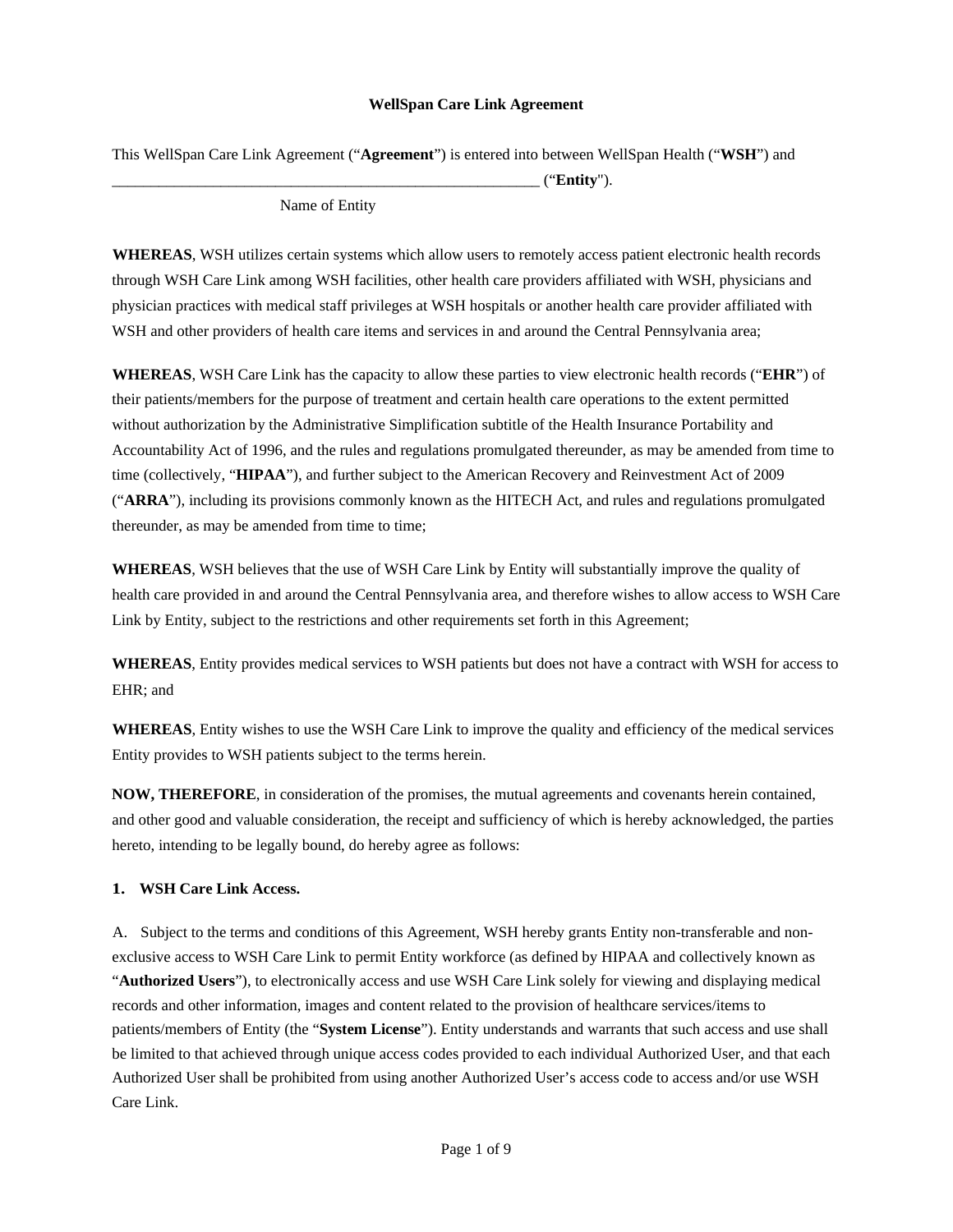B. Entity agrees to implement and utilize WSH Care Link. Entity acknowledges and agrees that any hardware, software, network access or other components necessary for Entity to access and use WSH Care Link must be obtained separately by Entity. WSH shall not be responsible for the procurement, installation or maintenance of any necessary components, and WSH makes no representations or warranties regarding the components whatsoever. Any fees for the components shall be borne by Entity and paid directly to the suppliers of the components.

# **2. Use or Disclosure of Protected Health Information ("PHI").**

A. Entity shall comply in all material respects with the standards for privacy of individually identifiable health information of the Administrative Simplification subtitle of HIPAA. Entity shall not use or disclose PHI received from WSH in any manner that would constitute a violation of federal or state law, including, but not limited to, HIPAA. Entity shall ensure that its directors, officers, and employees, only access or use PHI received from WSH only in accordance with the provisions of this Agreement and federal and state law. Entity shall not disclose PHI in any manner other than as permitted by this Agreement. Entity further agrees that all information accessed through WSH Care Link will be maintained in the strictest confidence and as required by state and federal law. Entity may include electronic or paper copies of medical records and other information, images and content obtained from WSH using the System License in Entity's medical records for its patients. Any subsequent disclosure of such information by Entity shall be from Entity's medical record.

B. Entity shall use WSH Care Link in accordance with any network security policies issued by WSH from time to time, including without limitation necessary training and certifications required by WSH from time to time.

# **3. Process for Requesting Access to WSH Link.**

A. Entity shall provide WSH with the name and direct contact information for its Privacy Officer and shall notify WSH of any change in such contact.

B. Entity shall designate a liaison ("**Site Administrator**") to coordinate user access (which person can also be the Privacy Officer). The Site Administrator is responsible for managing the establishment, modification and termination of Entity user accounts, as well as the additional duties set forth on Exhibit A attached hereto and incorporated herein by reference. The Entity may request the designation of more than one Site Administrator. Such request shall be subject to approval by WSH.

C. Before access to WSH Care Link is granted, each Authorized User shall be informed of the basic terms of this Agreement and read and agree to, by selecting "Accept", the online terms of use (the "**Terms and Conditions of Use**") set forth on Exhibit B. Entity agrees to ensure that each Authorized User approved for access under this Agreement adheres to the requirements of this Agreement and the Terms and Conditions of Use. Each Authorized User shall also complete, in a form and in a manner to be determined by WSH, training regarding the requirements of HIPAA as they pertain to WSH Care Link access. Site Administrator shall ascertain and validate in writing said training upon request by WSH.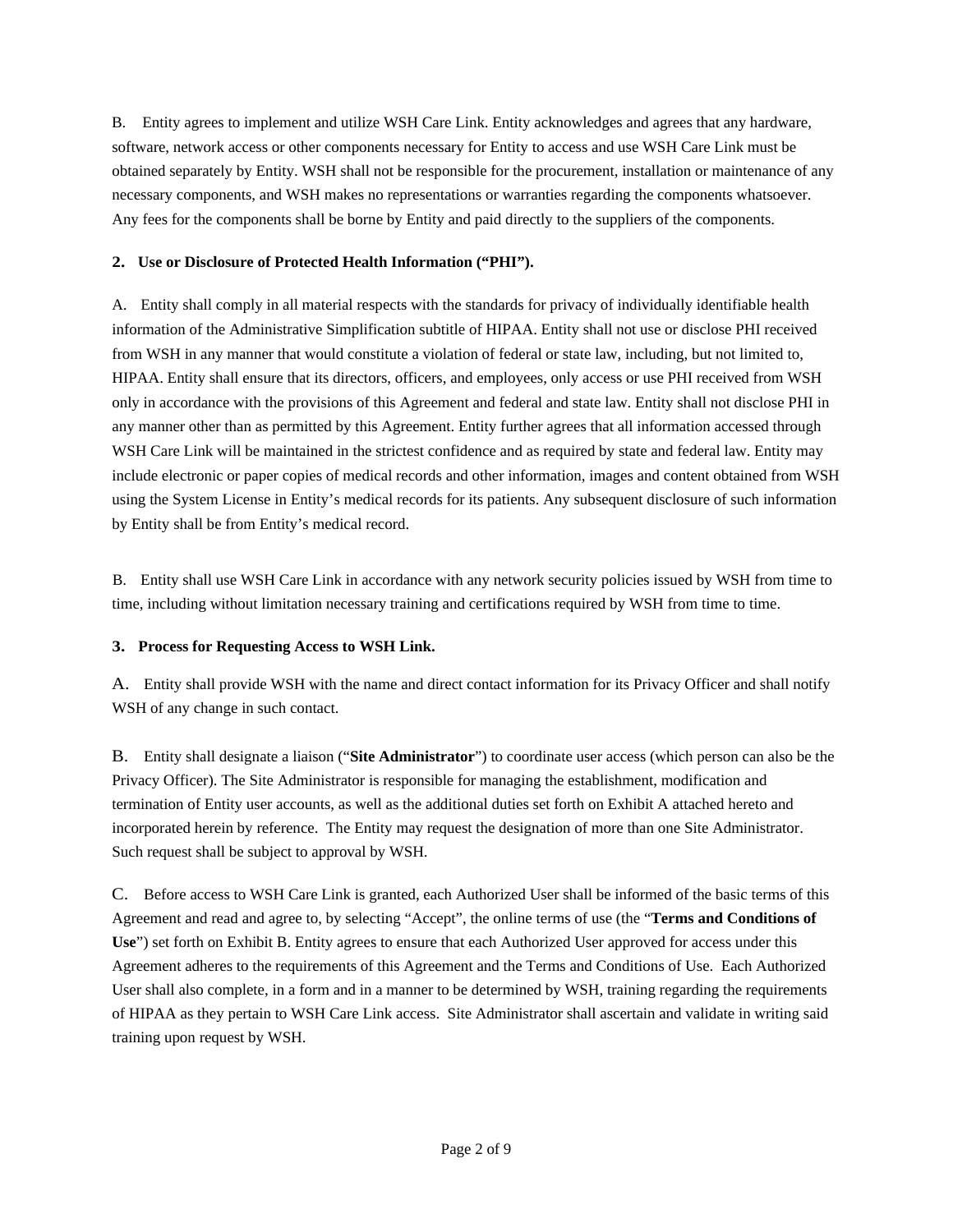D. For purposes of this Agreement, access to WSH Care Link shall be permitted only for such categories of employees of the Entity who have a reasonable need to access PHI of WSH patients for purposes of carrying out their treatment duties or other related health care services to such patients/members. Entity agrees to as soon as possible, but no more than within twenty-four (24) hours, deactivate WSH Care Link access, for any Authorized User who is separated from employment with Entity for any reason, including but not limited to termination or voluntary separation.

# **4. Safeguards Against Unauthorized Use or Disclosure of Information.**

Entity agrees that it will implement all appropriate safeguards to prevent unauthorized access, use or disclosure of PHI from the WSH Care Link portal. Entity agrees to comply with all federal and state laws and regulations regarding privacy, security, and electronic exchange of health information, as currently enacted or amended in the future and take appropriate discipline and corrective action in response to violations by members of Entity's workforce as required by HIPAA. ENTITY IS REMINDED THAT CERTAIN INFORMATION, INCLUDING ALCOHOL AND DRUG ABUSE, MENTAL HEALTH, HIV/AIDS, OTHER SEXUALLY TRANSMITTED DISEASES, AND GENETIC INFORMATION, IS HIGHLY SENSITIVE AND MAY REQUIRE THE LEGAL CONSENT OF THE ADOLESCENT PATIENT PRIOR TO DISCLOSURE TO THE PATIENT'S PARENT OR LEGAL GUARDIAN.

# **5. System/Workstation Security**

A. The Entity shall observe and abide by the terms of this Agreement specific to computer workstation use, device and media controls, and access, as noted in Exhibit C, or otherwise as promulgated by WSH from time to time.

B. Accounts found to be inactive for a period of three (3) months or longer will be deactivated.

# **6. Data Ownership.**

Entity acknowledges and agrees that WSH owns all rights, interests and title in and to WSH's data and that such rights, interests and title shall remain vested in WSH at all times. Entity shall not compile and/or distribute analyses to third parties utilizing any data, including de-identified data, received from, or created or received on behalf of WSH without express written permission from WSH

### **7. Reporting of Unauthorized Use or Disclosure of PHI.**

A. Entity shall report to WSH any unauthorized access, use, or disclosure of PHI by Entity, its physicians, employees, or any third party within twenty-four (24) hours of becoming aware of such action. Such notice shall be made to the WSH Health Information Protection Office ("**HIP**") office.

B. If at any time Entity has reason to believe that PHI accessed, disclosed, or transmitted pursuant to this Agreement may have been accessed or disclosed without proper authorization and contrary to the terms of this Agreement, Entity will immediately take actions to eliminate the cause of the breach. To the extent WSH deems warranted, in its sole discretion, WSH will provide notice or require Entity to provide notice to individuals whose PHI may have been improperly accessed or disclosed.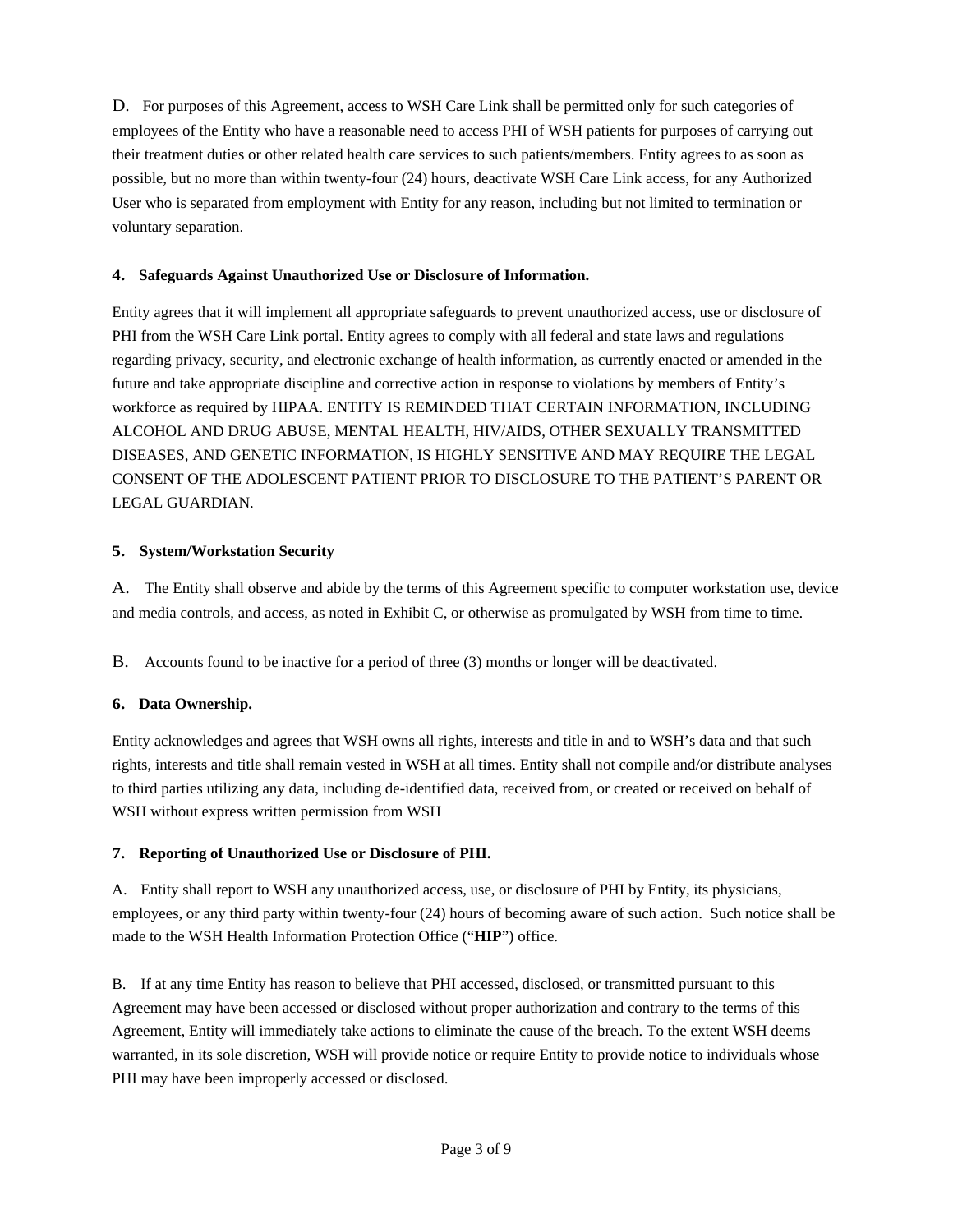### **8. Third Party Access.**

Entity shall obtain the written approval of WSH prior to allowing any agent or subcontractor access to PHI through WSH Care Link. In the event that WSH consents to such third-party access on a case-by-case basis, Entity shall ensure that the agent or subcontractor agrees to be bound by the same restrictions, terms and conditions that apply to Entity through this Agreement. Entity shall require that any agent or subcontractor notify Entity of any instances in which PHI is used or disclosed in an unauthorized manner. Entity shall take steps to cure the breach of confidentiality and end the violation or shall terminate the agency agreement or subcontract. Entity shall be required to comply with Section 6 of this Agreement in the event of any breach by a third party.

#### **9. Availability of Books and Records.**

Entity agrees to make its internal practices, books and records relating to the use and disclosure of PHI received from WSH, or created or received on behalf of WSH, available to WSH and to the Secretary of the U.S. Department of Health and Human Services for purposes of determining WSH's and Entity's compliance with HIPAA standards. Entity promptly shall provide to WSH a copy of any documentation that Entity provides to the Secretary.

#### **10. Investigations/Sanctions.**

WSH reserves the right to monitor, review and investigate suspected, reported or identified failures to comply with this Agreement and impose nonmonetary appropriate sanctions. Sanctions may include, but are not limited to, the termination of this Agreement, suspension of Entity's access, or termination/suspension of individual user access. WSH reserves the right to report unprofessional conduct to appropriate licensing or other regulatory authorities. Entity agrees to cooperate, and cause its Privacy Officer to cooperate, with WSH in order to adequately investigate complaints received involving Entity's employees or agents. Entity agrees to have a sanctions policy, produce it upon request, and discipline their employees or agents for all breaches involving WSH PHI in accordance with the HIPAA Privacy Rule.

#### **11. Immediate Termination.**

WSH may terminate its participation in this Agreement immediately without liability for such termination, in the event WSH determines that Entity, or Entity's directors, officers, employees, contractors or agents have violated a material provision of this Agreement. Entity further acknowledges and understands that WSH may terminate individual Authorized Users' access and/or the entire System License at any time for any reason without penalty, regardless of any effect such termination may have on Entity's operations.

### **12. Indemnification.**

Entity agrees to indemnify, defend and hold harmless WSH, its trustees, officers, employees, medical and research staffs and agents, from and against any and all claims, costs, losses, damages, liabilities, expenses, demands, and judgments, including litigation expenses and attorney's fees, which may arise from Entity's performance under this Agreement or any negligent or wrongful acts or omissions of Entity, its subcontractors, agents, or employees, including, but not limited to, any penalties, fines, claims or damages arising from or pertaining to a breach of this Agreement, or the violation of any state or federal law applicable to the use, disclosure or protection of PHI subject to this Agreement. Such indemnification shall include but shall not be limited to the full cost of any notice to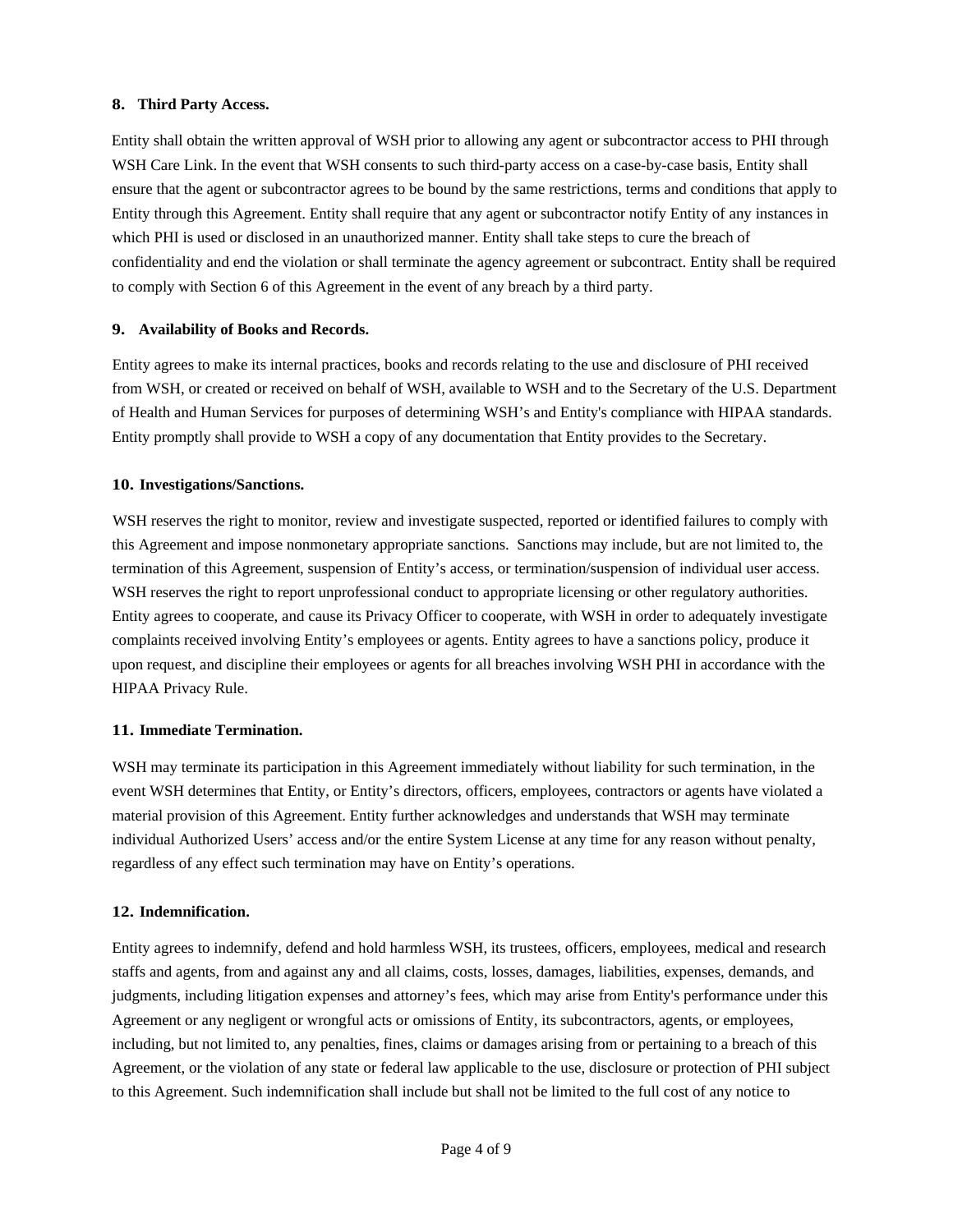impacted individuals, including the costs to retain an outside consulting firm, vendor or outside attorneys to undertake the effort, and the cost of any services provided to those whose PHI may have been disclosed.

# **13. Insurance**

Entity will maintain insurance policies sufficient to protect against all applicable risks and shall provide evidence of insurance at the request of WSH.

# **14. Entire Agreement.**

This Agreement constitutes the entire agreement between the parties regarding access to WHS Care Link, and supersedes all prior oral or written agreements, commitments, or understandings concerning the matters provided for herein.

# **15. Governing Law.**

The parties' rights or obligations under this Agreement will be construed in accordance with, and any claim or dispute relating thereto will be governed by, the laws of the Commonwealth of Pennsylvania.

# **16. Waiver.**

Neither the waiver by any of the parties hereto of a breach of, or a default under any of the provisions of this Agreement, nor the failure of either of the parties, on one or more occasions, to enforce any of the provisions of this Agreement or to exercise any right or privilege hereunder, will thereafter be construed as a waiver of any subsequent breach or default of a similar nature, or as a waiver of any of such provisions, rights or privileges hereunder.

### **17. Use of Name or Logo.**

Except in communications internal to the using party which are appropriately undertaken by such party in connection with the subject matter of this Agreement, neither party shall make use of the name, nickname, trademark, logo, service mark, trade dress or other name, term, mark or symbol identifying or associated with the other party without the prior written consent of the other party to the specific use in question.

### **18. Notices.**

All notices which may be or are required to be given pursuant to this Agreement shall be in writing and shall be personally delivered, mailed by first-class, or certified mail, postage prepaid, and addressed, if to WSH:

> Health Information Management Privacy Officer WellSpan Health 229 S. Fourth Street Lebanon, PA 17042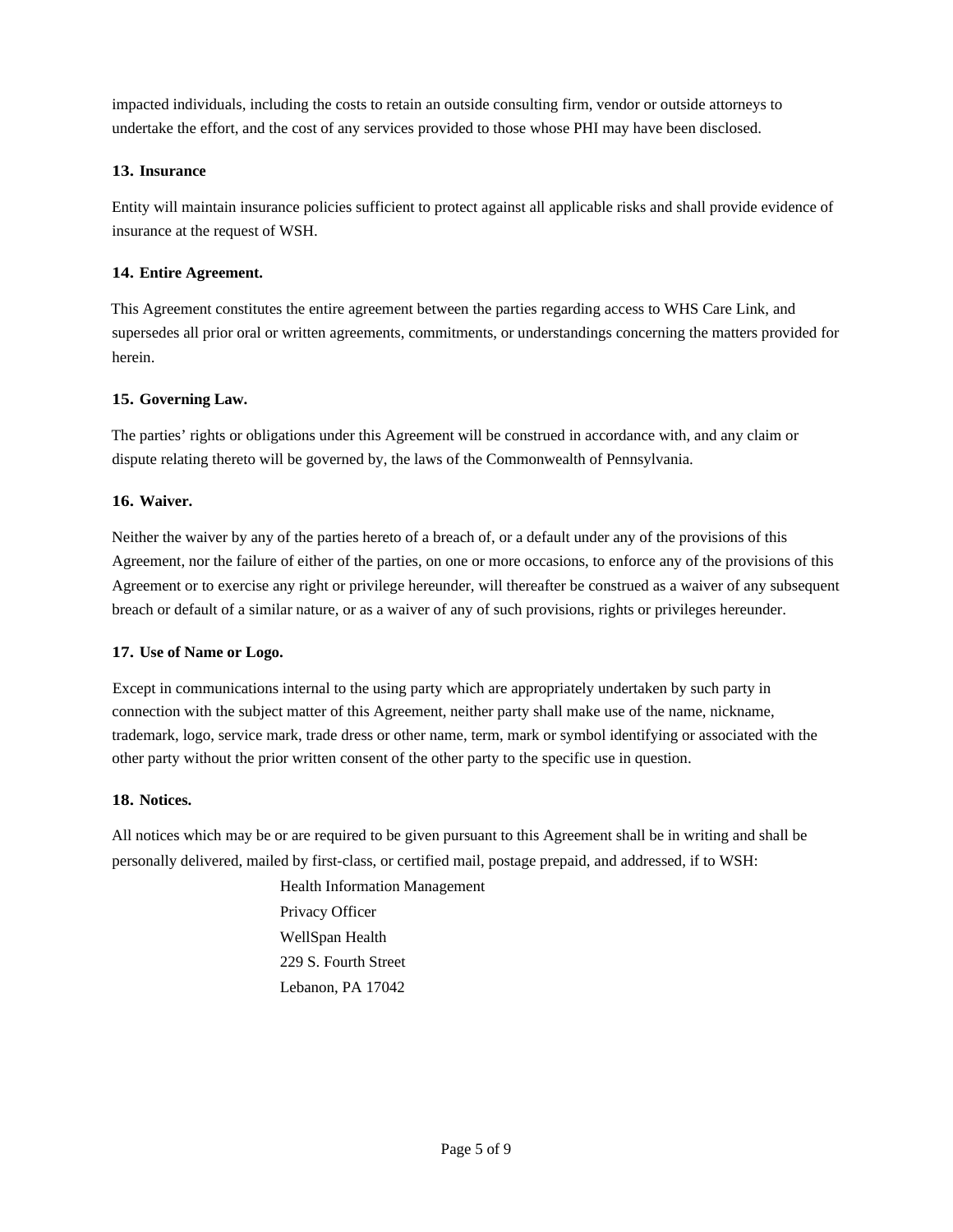With a copy to:

 The Office of General Counsel WellSpan Health Bruce M. Bartels Management and Governance Center 45 Monument Road, Suite 200 York, PA 17403

If to Entity, at the address of Entity reflected in WSH's records.

# **19. Disclaimer.**

WSH AND ITS AFFILIATES, SUPPLIERS, AND OTHER THIRD PARTIES MENTIONED OR LINKED TO THE WSH CARE LINK PRODUCT ARE NEITHER RESPONSIBLE NOR LIABLE FOR ANY DIRECT, INDIRECT, INCIDENTAL, CONSEQUENTIAL, SPECIAL, EXEMPLARY, PUNITIVE OR OTHER DAMAGES (INCLUDING, WITHOUT LIMITATION TO, THOSE RESULTING FROM LOST PROFITS, LOST DATA, TECHNICAL PROBLEMS OR BUSINESS INTERRUPTION) ARISING OUT OF OR RELATING IN ANY WAY TO WSH CARE LINK CONTENT OR INFORMATION CONTAINED WITHIN WSH CARE LINK, WHETHER BASED ON WARRANTY, CONTRACT, TORT OR ANY OTHER LEGAL THEORY AND WHETHER OR NOT ADVISED OF THE POSSIBILITY OF SUCH DAMAGES. USER'S SOLE REMEDY FOR DISSATISFACTION WITH WSH CARE LINK IS TO STOP USING THE WEBSITE.

### **20. Term.**

This Agreement is effective on the date executed on behalf of WSH, as indicated below and shall continue in effect until terminated, as set forth in this Agreement.

**IN WITNESS WHEREOF**, WSH and Entity have caused this Agreement to be duly executed on the day and year first above written.

| <b>WellSpan Health</b>                                                | Entity:                   |  |
|-----------------------------------------------------------------------|---------------------------|--|
| $\mathbf{B} \mathbf{y}$ :                                             | $\mathbf{B} \mathbf{y}$ : |  |
| Name: R. Hal Baker, MD                                                |                           |  |
| Title: Senior Vice President and Chief Digital<br>Information Officer |                           |  |
|                                                                       |                           |  |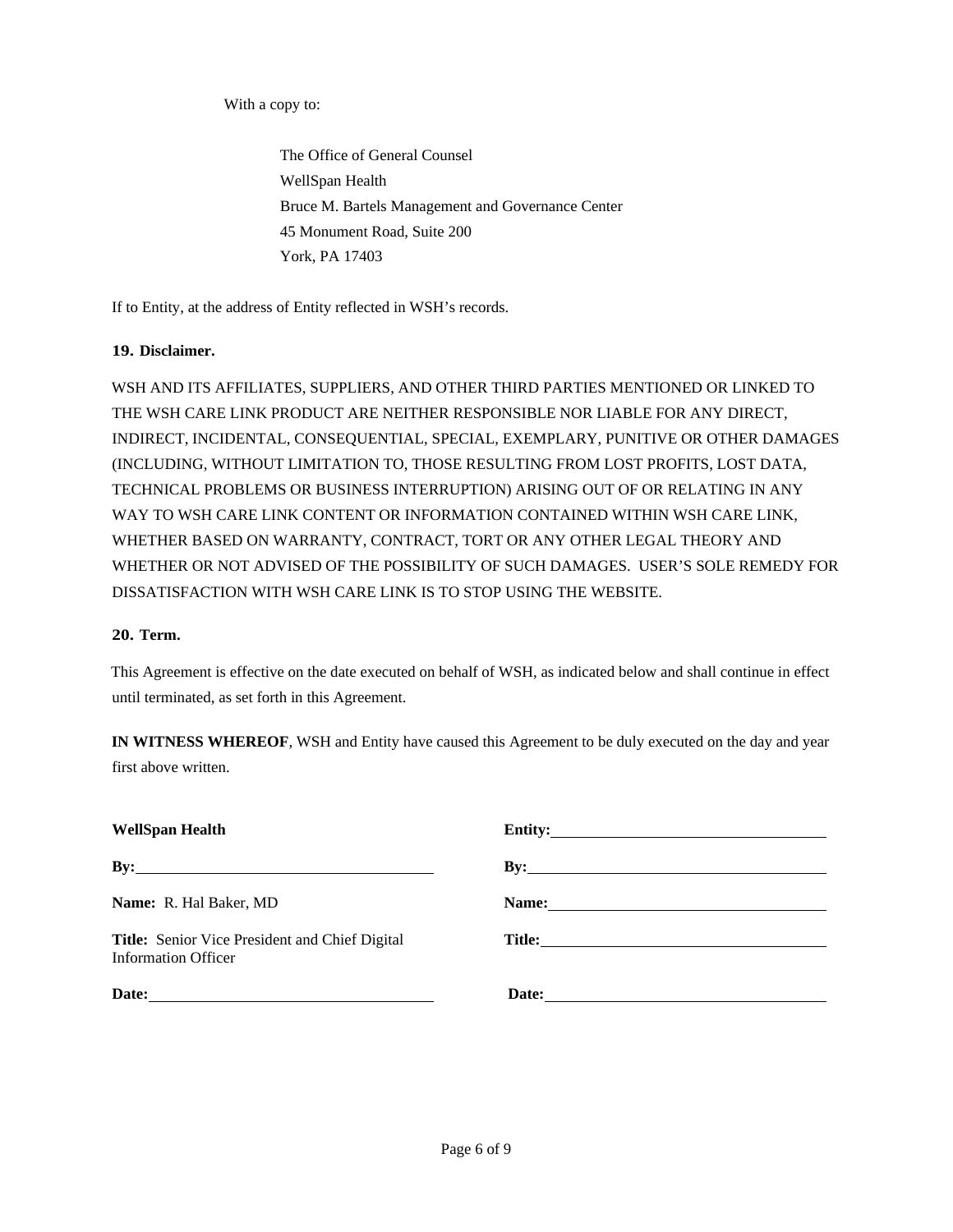# **Exhibit A**

### **Site Administrator/Privacy Officer Duties**

- Assist WSH in confirming that a treatment or other provision of healthcare services relationship exists between entity and patient for records viewed via First Access.
- Report known or suspected confidentiality and/or security violations related to the access, use or disclosure of PHI obtained from the WSH Care Link portal as soon as possible, but no later than 24 hours after becoming aware. Contact Health Information Protection office by calling the HIPAA Hotline (1-800-320-6023 or 717-812-2064) or email (hmail@wellspan.org).
- Assist WSH in investigating any potential unauthorized access or disclosure of PHI obtained from WSH Care Link portal by entity staff.
- Ensure the entity takes appropriate sanction and corrective action as required by HIPAA if staff at entity access or disclose information obtained from WSH Care Link for a purpose unrelated to the patient's treatment and/or healthcare services provided by the entity.
- Where appropriate, coordinate with WSH in providing written notification to patients in the event of a data breach involving WSH Care Link portal data and entity staff.
- Ensure that WellSpan Care Link access is given only to Entity individuals whose responsibilities entail a business need to access, use or disclose PHI and whose access is commensurate with their level of responsibility.
- Deactivate an individual Authorized User as soon as possible, but no more than 24 hours after individual's separation of employment from Entity. Involuntary separations of employment should be cause for immediate deactivation of access to WellSpan Care Link.
- Notify WSH Service Desk when an existing provider leaves or when a new provider joins the medical practice (if applicable).
- Perform periodic validity assessments of Entity staff access to WSH Care Link for continued appropriateness and necessity.
- Ensure all staff given access to WSH Care Link have received HIPAA privacy and security training from the Entity regarding their responsibilities and the practices policies and any training required by WSH.
- Complete required Site Administrator training as required by WSH, both initially and from time to time as required.
- Assures that all prerequisite WSH Care Link forms are completed as required by WSH.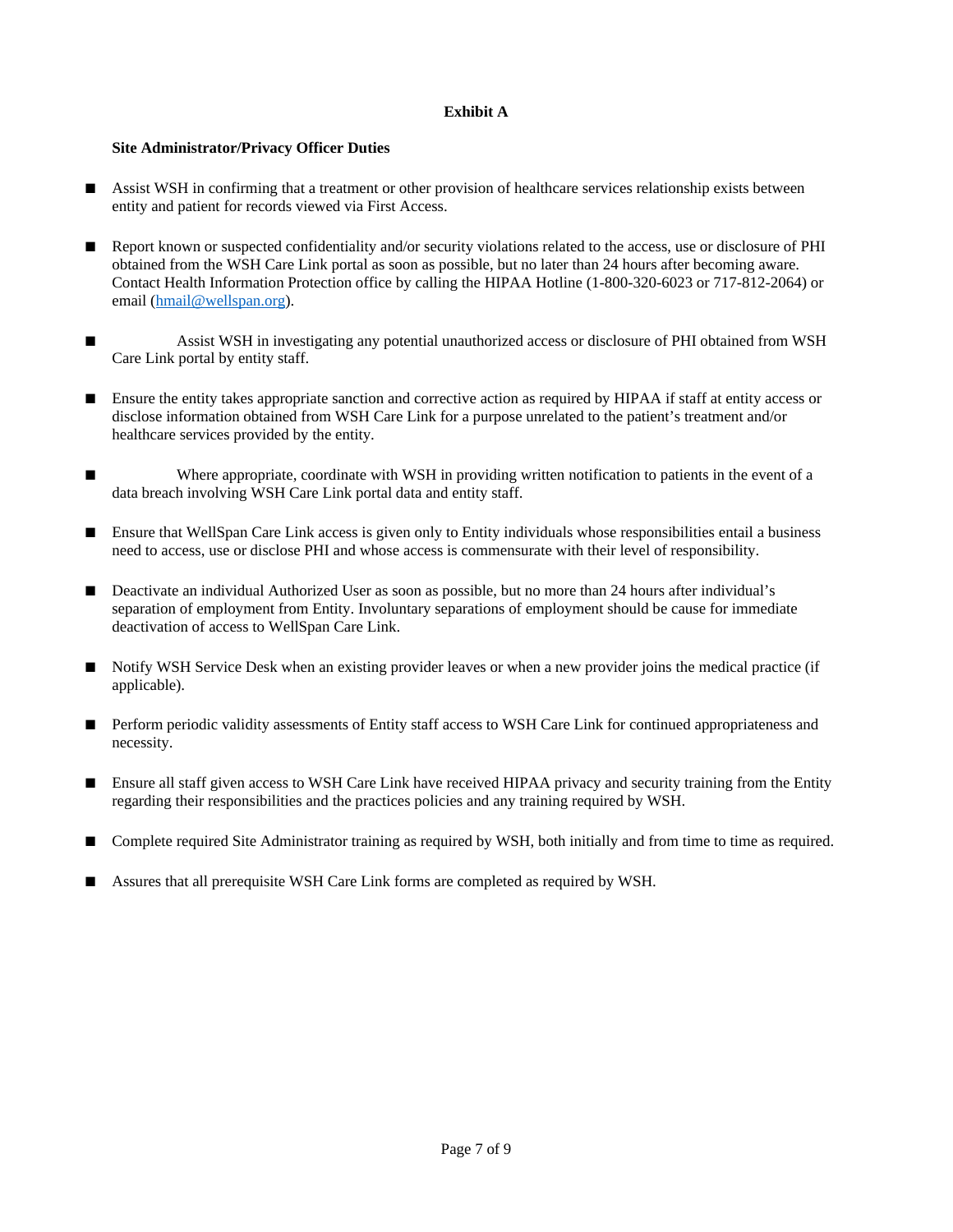### **Exhibit B**

### **WellSpan Care Link Terms & Conditions of Use**

WellSpan Health has a legal and ethical responsibility to safeguard the privacy of all WellSpan Health patients/members and to protect the confidentiality of protected health information.

WellSpan Health permits individuals involved in treatment, payment, and/or healthcare operations to use WellSpan Care Link, the access portal to WellSpan Health's electronic health record (EHR), as long as such individuals comply with all applicable legal and ethical requirements.

By clicking "**ACCEPT**" at the end of this statement, you will commit to these obligations, and your acceptance will be used as proof that you understand and agree to the stated basic duties and facts regarding privacy.

Any individual who uses WellSpan Care Link ("User") agrees to, and is bound by, the following *Terms and Conditions for Use:* 

- 1. All data viewed, printed or entered into WellSpan Care Link is protected health information. A User and the User's employer are legally responsible for the access and use of patient data obtained via WellSpan Care Link
- 2. I understand that I may only access, use and disclose protected health information through WellSpan Care Link on a "need-to-know" basis to perform my job responsibilities or clinical functions.
- 3. I will not seek information that is not required to perform my responsibilities or clinical functions.
- 4. If I am requested or required to disclose WellSpan Health protected health information (whether by subpoena, interrogatory, request for information or documents, civil investigative demand, or similar process), I agree to promptly notify WellSpan Health, so that WellSpan Health may, in its discretion, seek an appropriate protective order.
- 5. I agree to protect the privacy and security of confidential information I access through WellSpan Care Link. I will use this access only in accordance with the Health Insurance Portability and Accountability Act of 1996 and the HITECH Act of 2009, and their related regulations (collectively "HIPAA"). I represent that I have had appropriate education on HIPAA compliance.
- 6. I understand the following:
- a. I will be assigned a User ID and one time password. I agree immediately to select and enter a new password known only to me. I understand I may change my password at any time, and will do so when prompted.
- b. I understand that I am to be the only individual using and in possession of my confidential password.
- c. I am aware that the User ID and password are equivalent to my signature.
- d. I am also aware that I am responsible for any use of WellSpan Care Link utilizing my User ID and password. Inappropriate use of my User ID and password (whether by me or anyone else) is my responsibility and may expose me to severe consequences.
- e. User access monitoring will be conducted by the WellSpan's Health Information Protection Office, in keeping with WellSpan's proactive approach and commitment to ensuring patient privacy, as well as compliance with all regulatory agencies.
- 7. Any misuse of confidential data obtained from WellSpan Care Link is violation of the Terms and Conditions for Use and will result in the termination of the User's access to the system. All violations must be reported the WellSpan Health's HIPAA Hotline at (717) 812-2064 or 1(800)320-6023 or by e-mail at hmail@wellspan.org.

05/20/2020 Version Version Version Version Version Version Version Version Version Version Version Version Ve 1